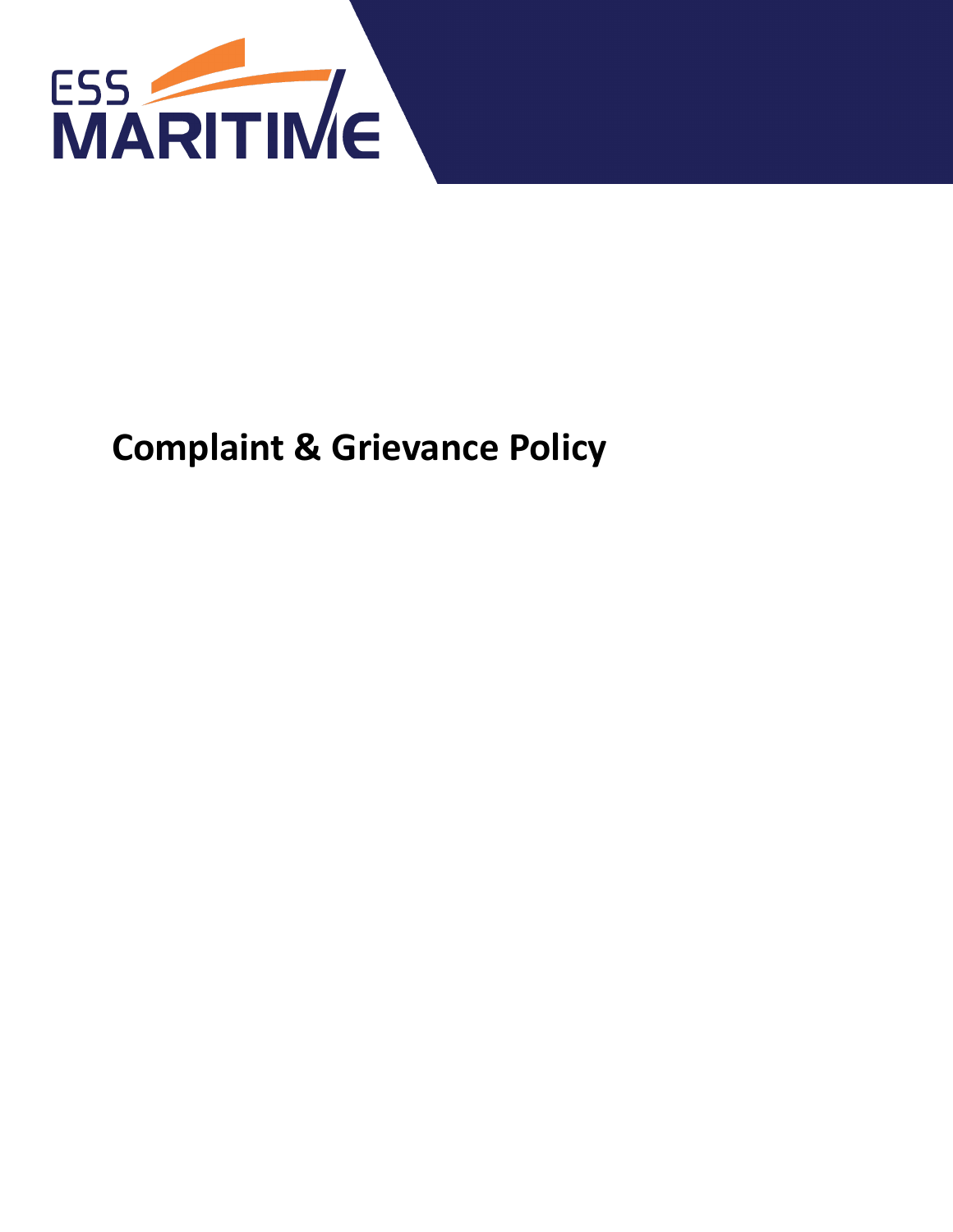| ESS<br><b>MARITIME</b> | Complaint & Grievance Policy |                |                |              |  |
|------------------------|------------------------------|----------------|----------------|--------------|--|
|                        | Date                         | 6 January 2022 | Classification | Internal use |  |
|                        | Version                      |                | Document No.   | 100.10       |  |
|                        | <b>Process Owner</b>         | Management     | Page           | $2$ of 6     |  |

# **Complaint & Grievance Policy**

# 1. General

ESS Maritime is committed to providing a high-quality service to all our stakeholders. When something goes wrong, we want and need to know about it. This will assist us in improving the service that we provide.

This policy has been designed to guide clients, employees and all other stakeholders. We are committed to consistent, fair and confidential complaint handling and resolving complaints as quickly as possible. We aim to make it easy for clients to make a complaint if they are dissatisfied, and we will treat all stakeholders making a complaint equally. Our complaint handling policy will be available to our stakeholders on request and through our website: https://ess-maritime.eu

## 2. Definition of a complaint

Complaints are defined as any expression of dissatisfaction or grievance made to employees by a client, stakeholder, or public member concerning our business.

## 3. Recording complaints and confidentiality

Clients and other stakeholders are requested to email info@ess-maritime.eu with full details of their complaint. All complaints made, verbal or written, will be recorded in the complaints register when the complaint is made or as soon as possible afterwards.

When taking a verbal complaint, we will record the name and contact details of the client/ stakeholder and full details of the complaint, including the date. Details of all communication with the client/stakeholder and any actions to resolve the complaint will be recorded in the same place.

Client/stakeholders' details or details of their complaint will not be divulged to third parties unless we have their written consent.

Recorded complaints will also be monitored for any ongoing management trends and efforts to resolve any ongoing issues.

#### 4. Protection of whistle-blowers

Our employees can report things that are not right, are illegal or if anyone at work is neglecting their duties, including:

- someone's health and safety is in danger
- damage to the environment
- a criminal offence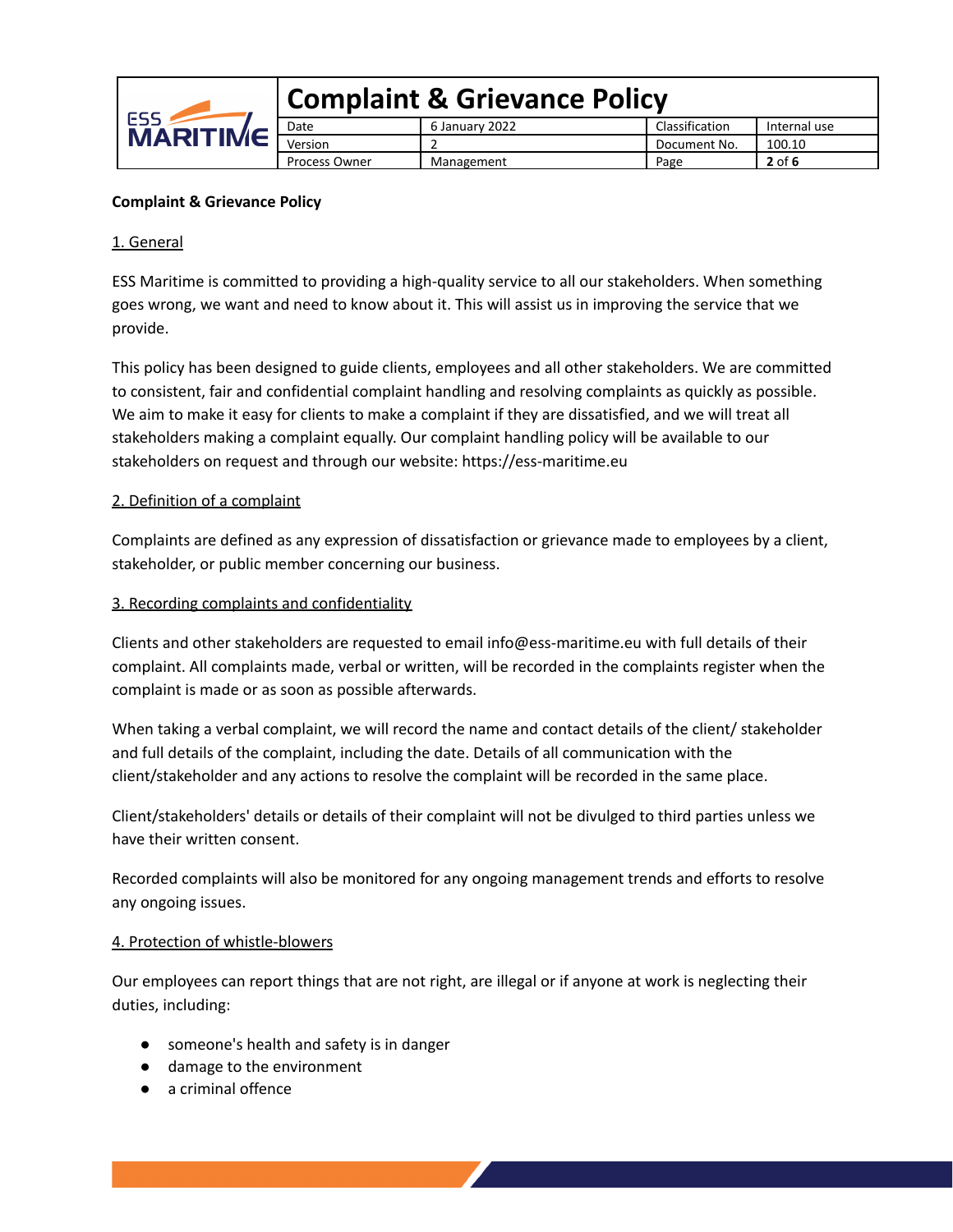

- someone is covering up the wrongdoing
- The employees are not obeying the internal/external rules and regulations.

Our employees are protected from unfair treatment even if they blow the whistle on something that happened abroad. This includes when other nations' laws have been or will be broken.

Please note:

- We treat all whistle-blowing with utmost expediency and effort.
- The whistle-blower is protected and not mistreated after presenting a complaint.
- All whistle-blowing is reviewed and communicated back to the whistle-blower.
- An employee will not be dismissed or treated differently because of whistle-blowing, and we protect them.

Our employees are eligible for protection if:

- They honestly think what they are reporting is true
- They think they are telling the right person
- They believe that their disclosure is in the public interest

Contacts for sending complaints:

| Name:    | Djavan Romney                                   |  |  |
|----------|-------------------------------------------------|--|--|
| Email:   | complaints@ess-maritime.eu                      |  |  |
| Address: | <b>ESS Maritime BV</b>                          |  |  |
|          | Daalwijkdreef 47                                |  |  |
|          | 1103 AD Amsterdam                               |  |  |
|          | The Netherlands                                 |  |  |
|          | Phone number: During Office hours +31 203031034 |  |  |
|          | 24/7 OPSDEP: +31 6 10812804                     |  |  |

# 5. Responding to complaints

All complaints will be acknowledged in writing within three (3) working days of receipt. We strive to resolve all complaints within a reasonable time (up to 30 days). Details of the complaint will be passed to the relevant person(s) to be investigated.

Clients/stakeholders will be informed of their complaint's progress and a written response detailing our investigation findings.

All clients/stakeholders making a complaint will be treated with courtesy.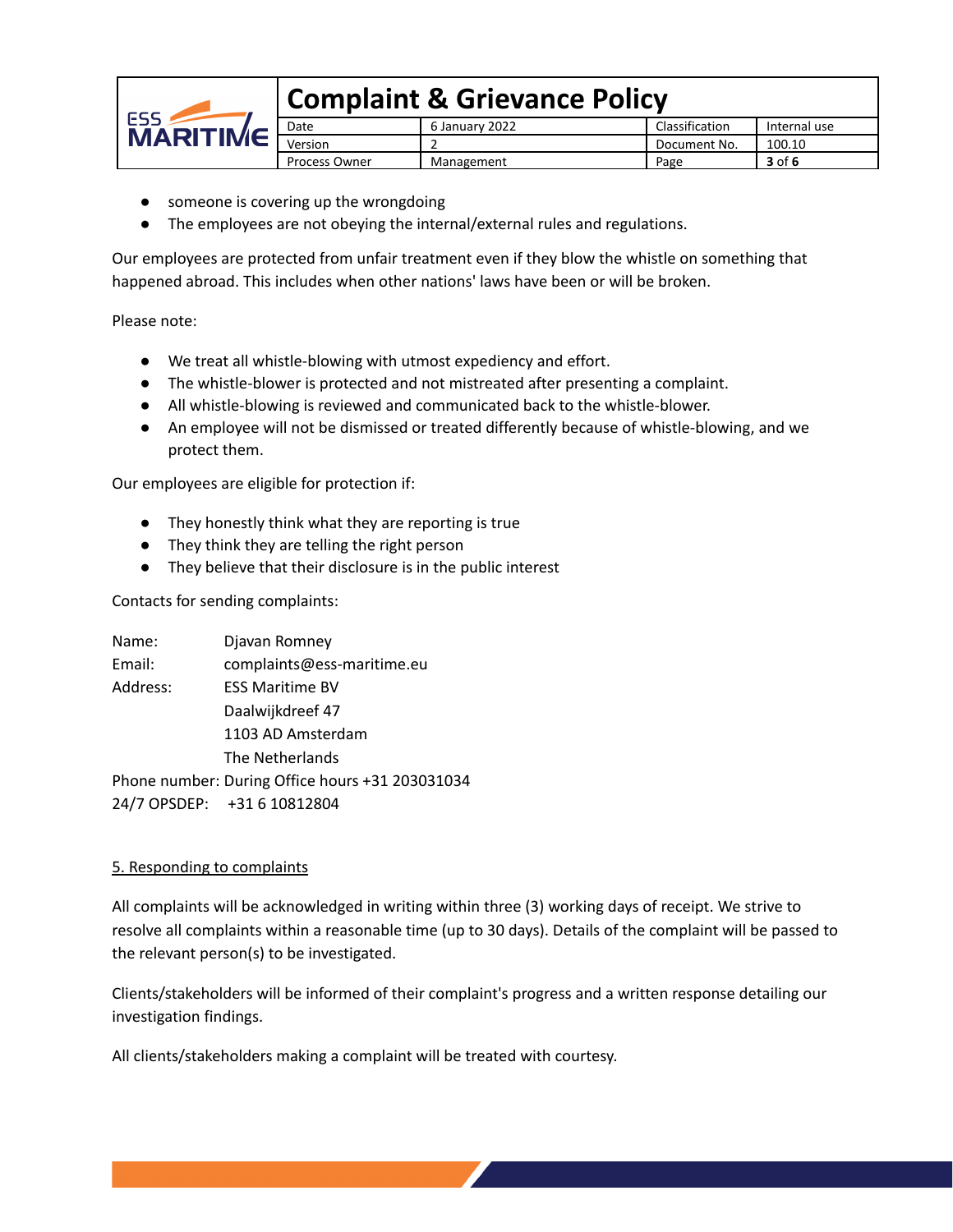

Clients/stakeholders will be informed of any changes to our services as a result of their complaint.

Client/stakeholders may be contacted later to see if they were satisfied with how their complaint was handled.

## 6. Escalation of complaints

If a client/stakeholder is not satisfied with the written response, they should request that the complaint be escalated and passed to the Managing Director for review. The Managing Director will review the complaint and respond in writing within a reasonable time (up to 30 days).

If we cannot resolve the complaint to the client/stakeholder's satisfaction, we will inform them about how and where they can take further action.

## 7. Review of complaint handling policy

We are committed to continuous improvement, and this policy will be reviewed regularly for effectiveness and updated as necessary.

#### 8. Relation to the other procedures

Supplier Due Diligence Client Satisfaction Document Control Management Review ISO Audit Internal Audit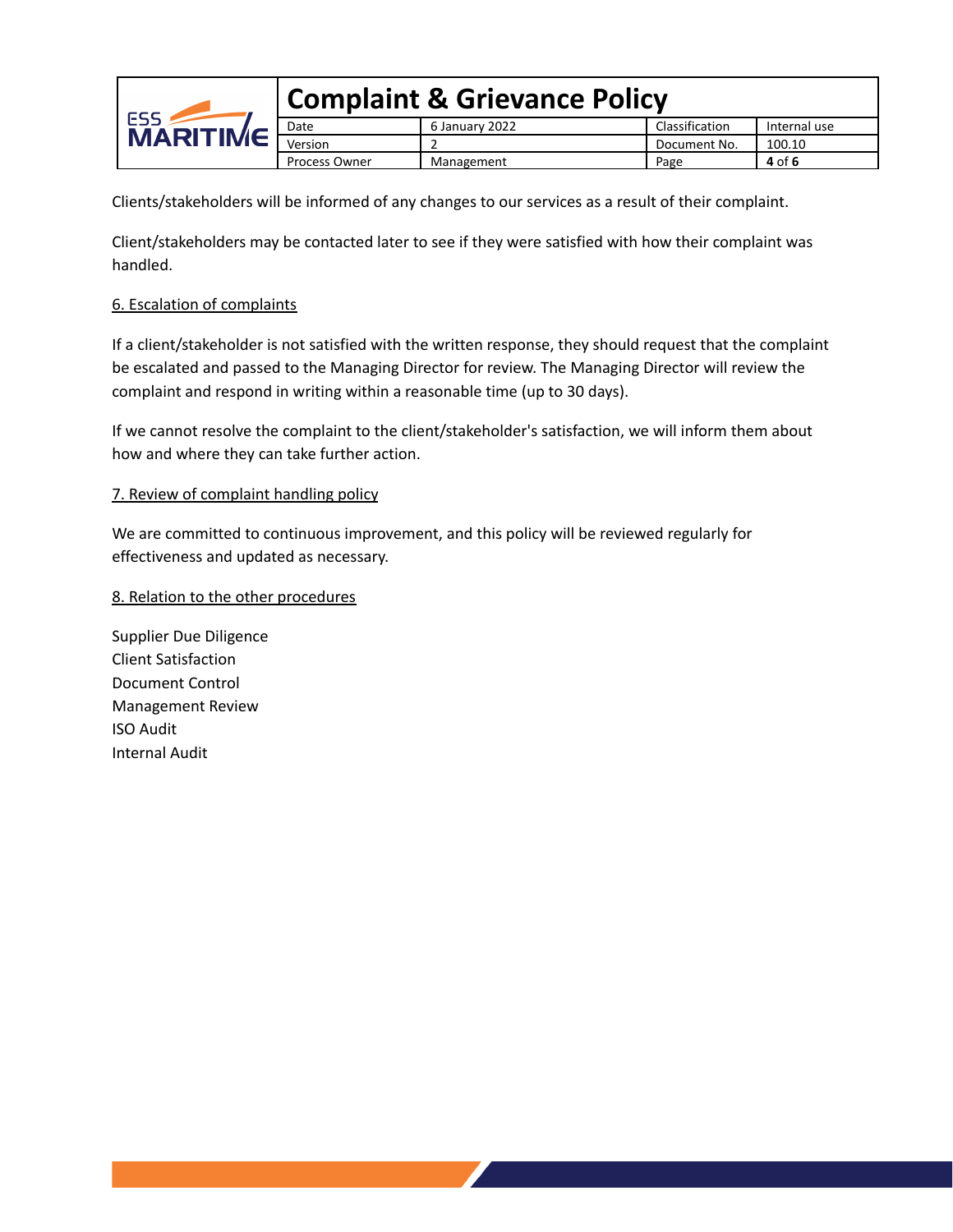| CCC<br><b>MARITIME</b> | <b>Complaint &amp; Grievance Policy</b> |                |                |              |  |
|------------------------|-----------------------------------------|----------------|----------------|--------------|--|
|                        | Date                                    | 6 January 2022 | Classification | Internal use |  |
|                        | Version                                 |                | Document No.   | 100.10       |  |
|                        | <b>Process Owner</b>                    | Management     | Page           | $5$ of 6     |  |

Complaint Handling Process